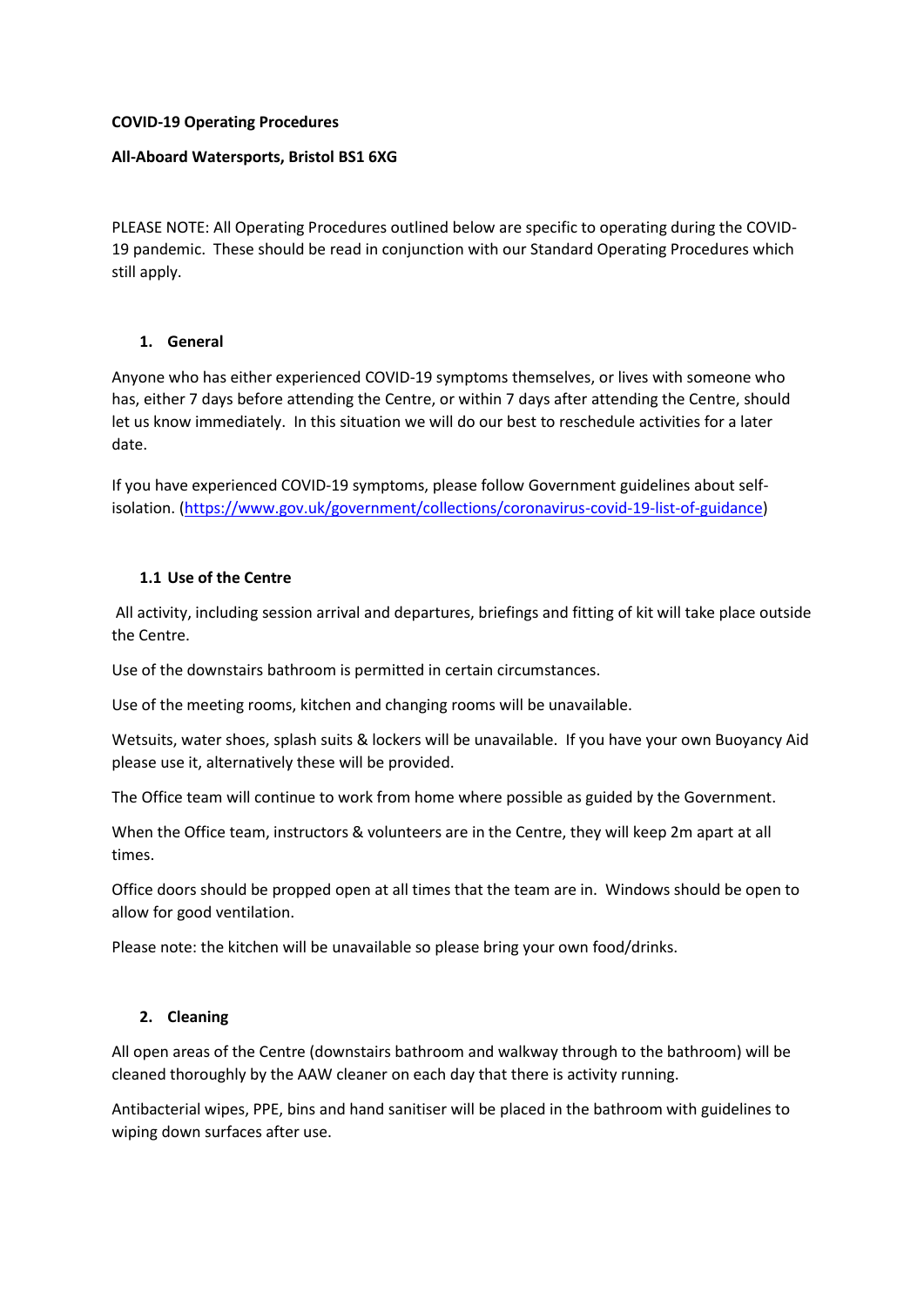Buoyancy Aids, oars and paddles will be cleaned after each use and left to dry for a minimum period of 24 hours (where possible – if 24 hours is not possible then the kit must be left for the maximum amount of time in between use).

Boats will be sprayed after each use with an eco-friendly disinfectant and left to dry for a minimum period of 24 hours (where possible – if 24 hours is not possible then the kit must be left for the maximum amount of time in between use).

Powerboats will be allocated to instructors for use on a whole day basis and will be sprayed using eco-friendly disinfectant after use.

Radios will be allocated to instructors for use on a whole day basis and wiped after each use.

Each boat will be kitted out with a PPE kit including disposable gloves, apron & masks in the event of needing to perform a rescue, first aid or similar procedure. These kits will be discarded after use.

When the Office team are in the Centre, desks, phones etc will be cleaned and sanitised before the team leaves.

## **3. Activity Sessions**

Sessions will be limited to 5 people maximum (total group size 6 to include the instructor and/or volunteer), to be either a household group or 5 individuals from separate households.

There will be a maximum number of people at the Centre at any one time -Number TBC

Groups should arrive ready to go on the water (i.e personal wetsuits/swimsuits/clothes) as changing rooms are unavailable.

On arrival groups should make their way around towards the back of the Centre and enter through the boat yard to be met by their instructor/volunteer. Bags/kit can be stored in the boat yard under a shelter, and groups should leave the way they came in.

Registration will be done remotely to avoid the use of registers/pens etc.

Sessions will be either 1.5 or 2.5 hours in length, to include full enhanced safety briefing.

Start and finish times of sessions will be staggered where possible.

Use of hoists unavailable until further notice.

## **3.1 Safety Equipment**

Participants should use their own Buoyancy Aid if possible.

All Buoyancy Aids will be fitted by participants or household members and checked by household members under guidance from the instructor/volunteer.

All participants and instructors/volunteers to remain 2m apart at all times.

**3.2 First Aid**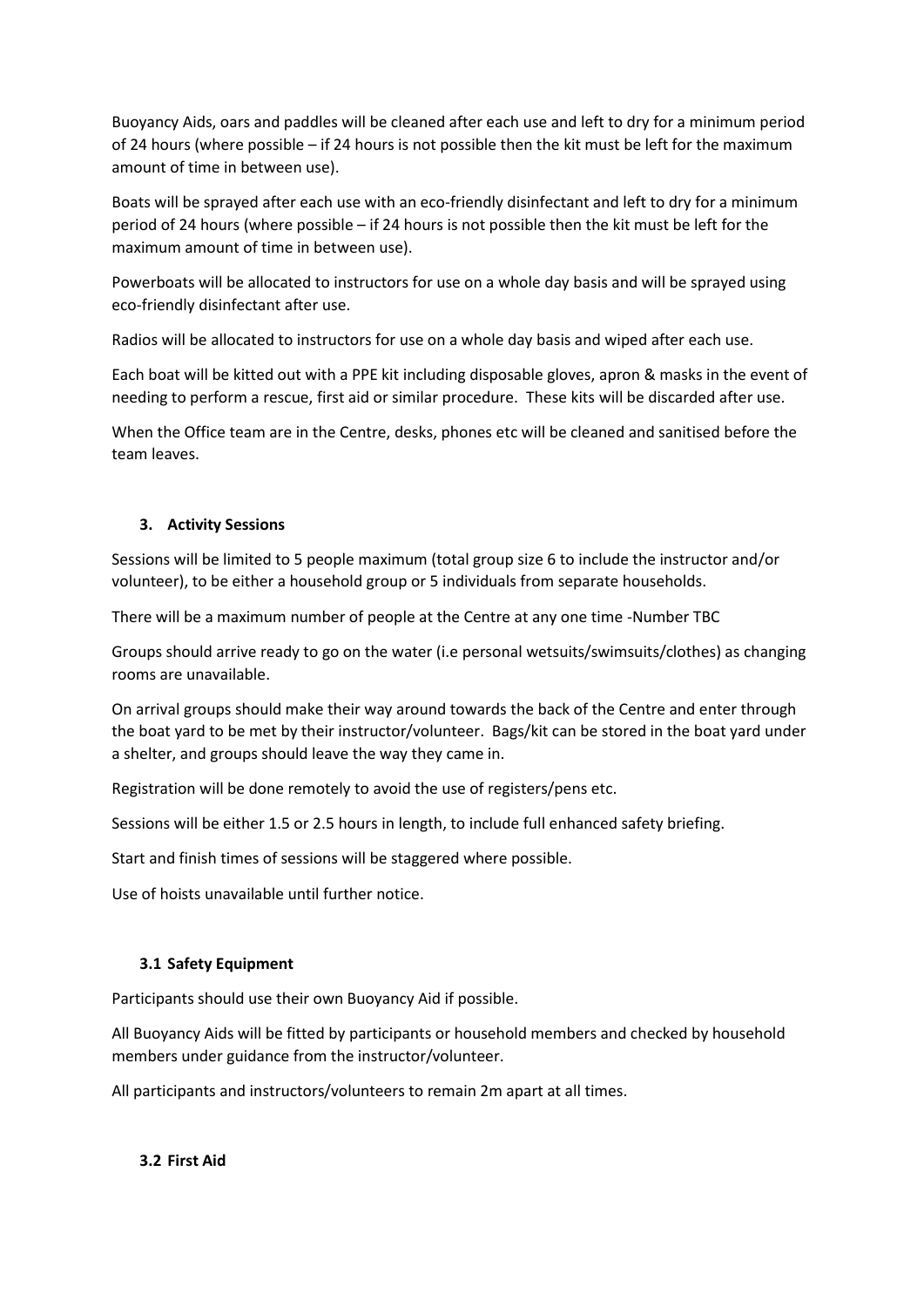Wherever possible, minor first aid should be administered by the casualty themselves or a member of their household. PPE will be provided.

The instructor/volunteer can supply first aid/PPE equipment and give instructions whilst maintaining social distancing. If the situation dictates that the instructor/volunteer must give first aid and break the distancing rule, they should use appropriate PPE which will be stored with the first aid kit or on the powerboats.

# **3.3 Rescue Procedure**

Instructors/Volunteers will check that each participant is water confident at the start of the session.

As a first port of call, the individual should self-rescue. This is advised where possible. Failing this, a responsible adult/household member within the group who is willing and able to carry out a rescue procedure should do so under guidance from the instructor.

If neither of the above are possible, then a rescue procedure is required from the instructor/volunteer; and either:-

- a) The instructor/volunteer should use a throw/towline to drag the participant to the steps where they can climb out themselves
- b) If the participant must be rescued from the water the social distancing rule must be broken. Records will be kept in this event in the form of an accident/incident form.

# **4. Sailing**

All sailing sessions will be a maximum of 5 participants to 1 instructor/volunteer ratio and 2m distancing will be maintained throughout the session.

Only use of Access boats until further notice to reduce likelihood of capsize.

Instructors will maintain precautions with regard to wind/weather and tide conditions and find alternative activities as necessary, such as land drills.

All boats will be sprayed with eco-friendly disinfectant and left for a period of 24 hours after each use (where possible).

## **5. Paddling**

Group size 1:5, 2m apart at all times

Only use of kayaks/Katakanus/bellboats until further notice to reduce likelihood of capsize.

All kayaks/canoes/katakanus/bellboats will be sprayed with eco-friendly disinfectant and left for a period of 24 hours after each use (where possible – if 24 hours is not possible then the kit must be left for the maximum amount of time in between use).

## **6. Stand up Paddleboarding**

Unavailable at this time.

## **7. Rowing**

Unavailable at this time due to inability to stick to 2m distancing.

## **8. Raft-Building**